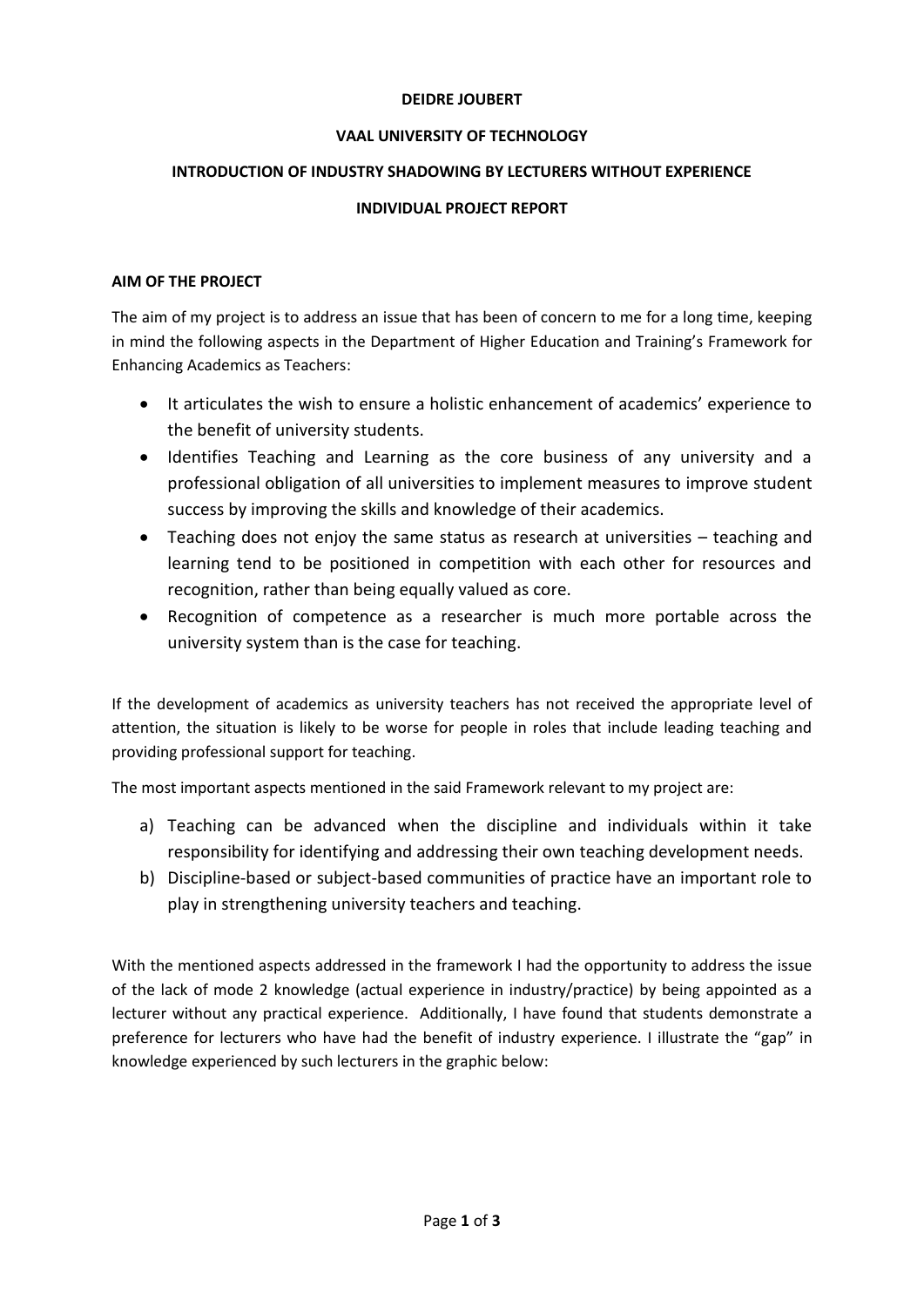

With this identified gap in mind, the aim of my project is to implement industry/practice shadowing for lecturers at Vaal University of Technology in order to respond to the framework, remain a change agent and minimise the situation of students requesting to attend classes by certain lecturers as they are able to immediately detect when a lecturer does not have industry or practice experience.

### **DESIGN OF INTERVENTION**

I sent a number of lecturers from our Law Faculty to industry to observe and shadow practitioners as part of a trial. I received positive feedback from all the participating industries. They indicated that they would welcome lecturers in future to observe and the value of such observance for both the academic and workplace.

From the lecturers' feedback, it seemed that all of them have learnt a lot from the industry placement, but some of them suggested one- or two-day visits to industry totalling two weeks per year. Some lecturers were able to identify shortcomings in the curriculum which can now be addressed.

I then proceeded to make presentations to all Faculty Board meetings across the university with the support of the DVC Academic. The positive feedback was phenomenal and I continued with implementing the shadowing across disciplines.

I received funding from the Centre for Academic Development (CAD) in order to assist lecturers who could not find an industry near the university - to enable them to venture further in the county to gain the best experience possible. This intervention will be handed to CAD for further necessary administration, maintenance and monitoring.

#### **OUTCOMES**

VUT is possibly the first university implementing this "filling the gap between mode 1 and mode 2 knowledge transfer". It proactively responds to and addresses the vision for professional development articulated in the National Framework, and potentially changes the teaching and learning landscape at universities of technology.